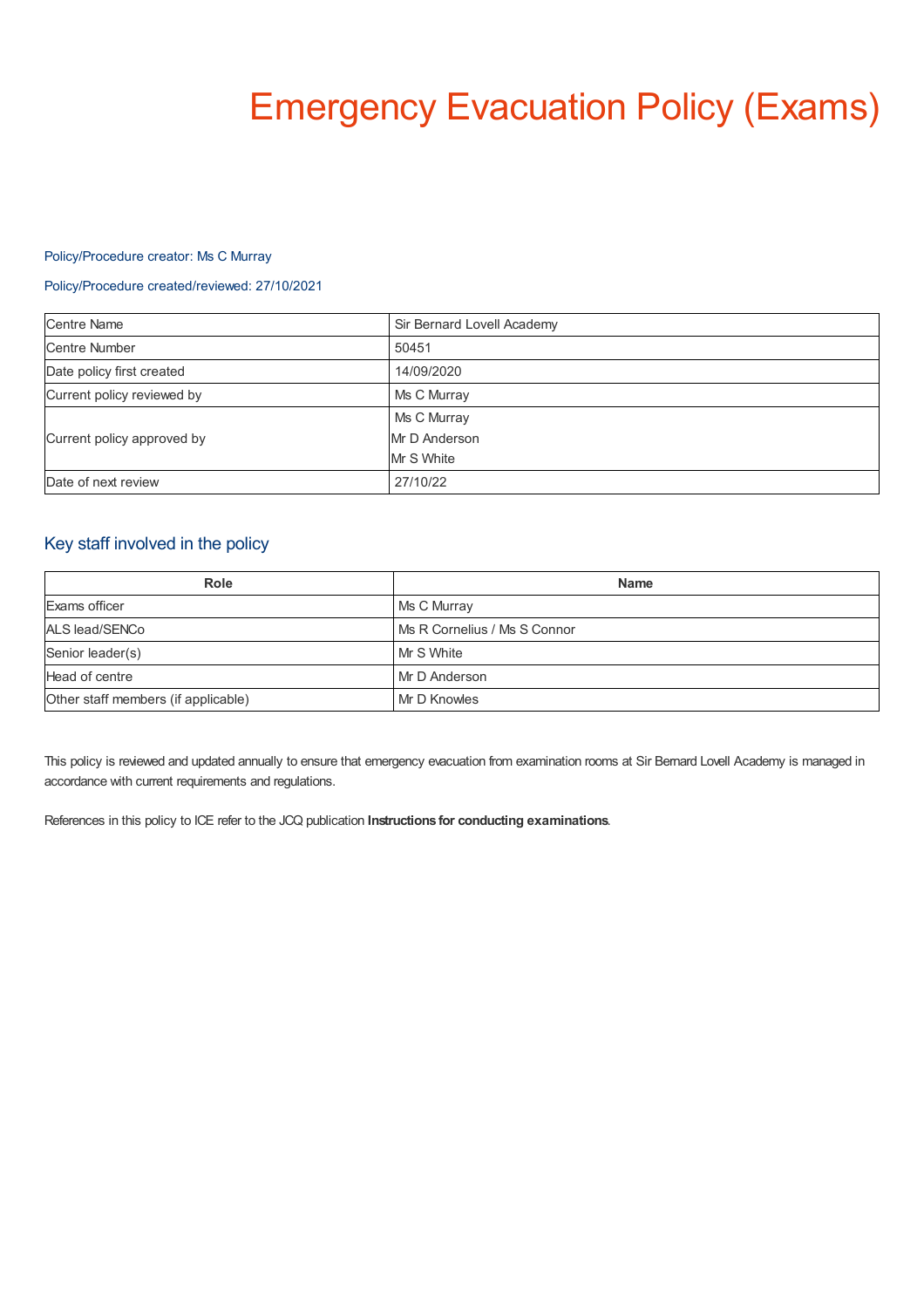# Introduction

An emergency evacuation is required where it is unsafe for candidates to remain in the examination room. This might include a fire, the fire alarm sounding to warn of fire, bomb alert or other serious threat.

In exceptional situations, where candidates might be severely disadvantaged or distressed by remaining in the room, the emergency evacuation procedure may also need to be followed. This might include situations where there is severe disruption in the examination room, serious illness of a candidate or invigilator or similarly serious incidents.

- As each incident may be different, advice will be sought (if applicable) from the relevant awarding body as soon as it is safe to do so, particularly where there is concern about the security of the examination(s) (ICE 25.4)
- Where candidates are unable to return to the building to complete the examination, the relevant awarding body will be contacted immediately for advice. The awarding bodies have procedures in place to ensure that candidates are not disadvantaged where they are unable to complete the examination due to circumstances beyond their control (ICE 24.5)

# Purpose of the policy

The purpose of this policy is to confirm the arrangements at Sir Bernard Lovell Academy for dealing with an emergency evacuation of an examination room by defining staff roles and responsibilities and confirming the emergency evacuation procedure.

This policy ensures compliance with JCQ regulations (ICE 25.2) which state that centres must have a written policy for dealing with emergency evacuation of the examination room which is subject to inspection by the JCQ Centre Inspection Service.

# 1. Emergency evacuation procedure

## **Actions taken in the event of an emergency evacuation of the examination room**

At Sir Bernard Lovell Academy, the following actions (in accordance with ICE 25.3) are taken if an examination room has to be evacuated:

- Candidates are instructed to stop writing
- The attendance register is collected (in order to ensure all candidates are present)
- The examination room is evacuated in line with the instructions given by the appropriate authority
- Candidates are instructed to leave all question papers and scripts in the examination room. Candidates are advised to close their answer booklet(s)
- Candidates are instructed to leave the room in silence
- Candidates are supervised as closely as possible while they are out of the examination room to make sure there is no discussion about the examination
- The time of the interruption is noted and how long it lasted
- Candidates are allowed the remainder of the working time set for the examination once it resumes
- If there are only a few candidates, the possibility is considered of taking the candidates (with question papers and scripts collected by the invigilator) to another place to finish the examination
- A full report is made of the incident and of the actions taken, and sent to the relevant awarding body

## Additional actions taken:

In the event of a fire alarm, invigilators are trained to evacuate the area immediately and escort the candidates to the relevant assembly point

When/if allowed to return to the examination room, invigilators allow candidates time to settle down, reminding them they are still under formal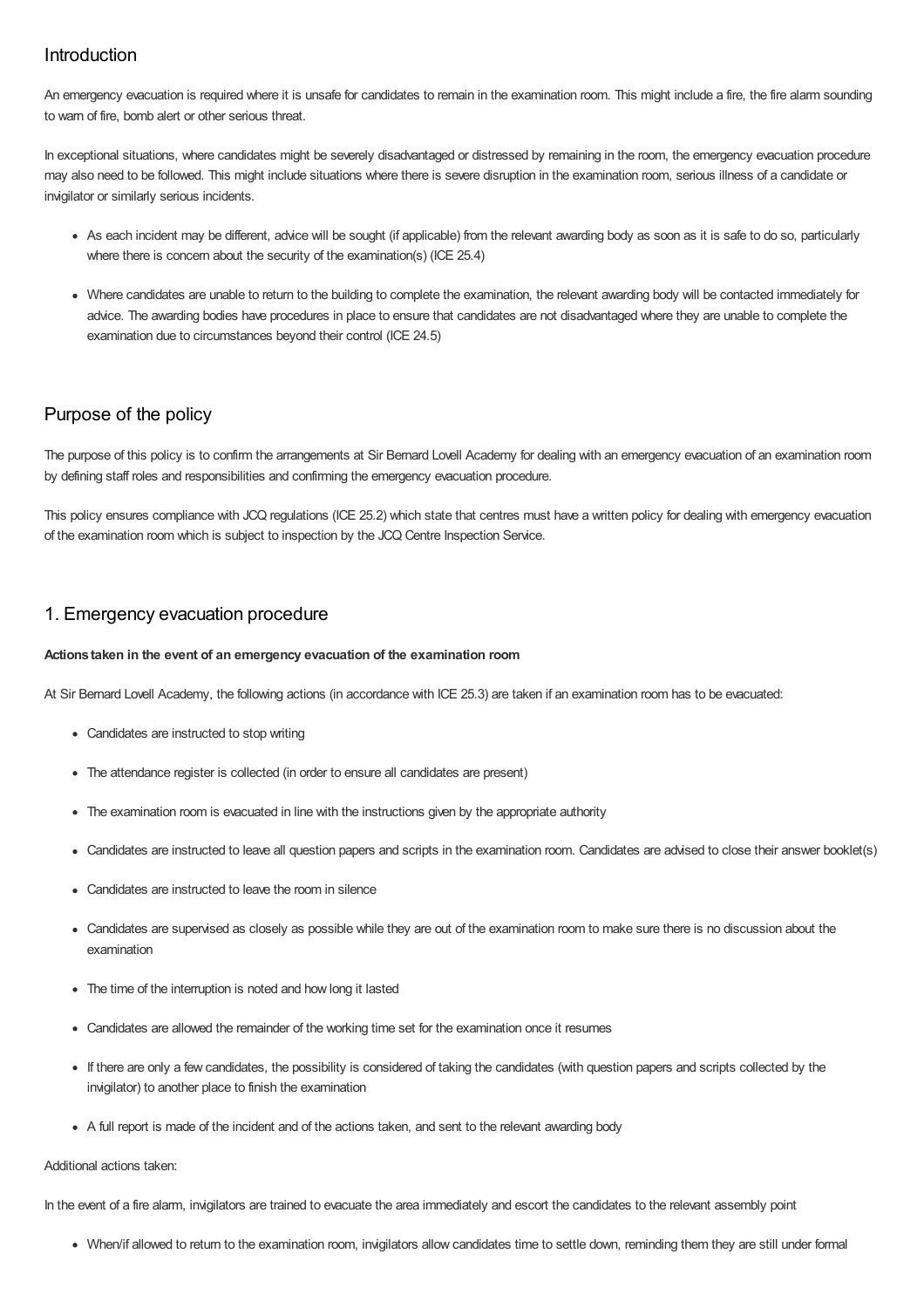examination conditions and that they must not open their answer booklets until instructed to do so

- Invigilators announce clearly to candidates when they may begin and how much time they have (the examination will formally restart at this point)
- Invigilators record the time the examination(s) restarted and amend the displayed finishing time(s) for all candidates to see
- Invigilators are trained to record as much detail on the exam room incident log when able to do so (ensuring candidates are continually supervised and giving complete attention to this duty at all times) and to ensure the exams officer is fully briefed at the end of the examination(s) to enable a full report to be submitted to the awarding body/bodies
- Where not allowed to return to the examination room, or the decision is made by the appropriate authority that the examination(s) cannot be resumed, the centre's Exam Contingency Plan will be invoked and invigilators/candidates briefed accordingly at the time

Further actions taken:

N/A

# 2. Roles and Responsibilities

#### **The role of the head of centre**

- Ensure that the emergency evacuation policy for examinations is fit for purpose and complies with relevant health and safety regulation
- Ensure that any instructions from relevant local or national agencies are referenced and followed where applicable, including information from the National Counter Terrorism Security Office on the **Procedures for handling bomb threats** (ICE 25.1)

Other responsibilities:

#### Not applicable

#### **The role of the senior leader**

Where responsible for the centre-wide emergency evacuation procedure, ensure that all staff and appointed fire marshals are aware of the policy and procedures to be followed when an emergency evacuation of an examination room is required

Other responsibilities:

#### Not applicable

#### **The role of the Additional learning support (ALS) lead/Special educational needs coordinator (SENCo)**

- Ensure that appropriate arrangements are in place for the emergency evacuation of a disabled candidate from an examination room where different procedures or assistance may need to be provided for the candidate
- Ensure that the candidate is informed prior to taking their examinations of what will happen in the event of an emergency evacuation

## Other responsibilities:

Not applicable

## **The role of the examsoffice/officer**

- Ensure that invigilators are trained in emergency evacuation procedures and how an incident and actions taken must be recorded
- Ensure that candidates are briefed prior to examinations taking place, on what will happen in the event of an emergency in the examination room
- Provide invigilators with a copy of the emergency evacuation procedure in every room
- Provide a standard invigilator announcement for each exam room which includes appropriate instructions for candidates about emergency procedures and what will happen if the fire alarm sounds